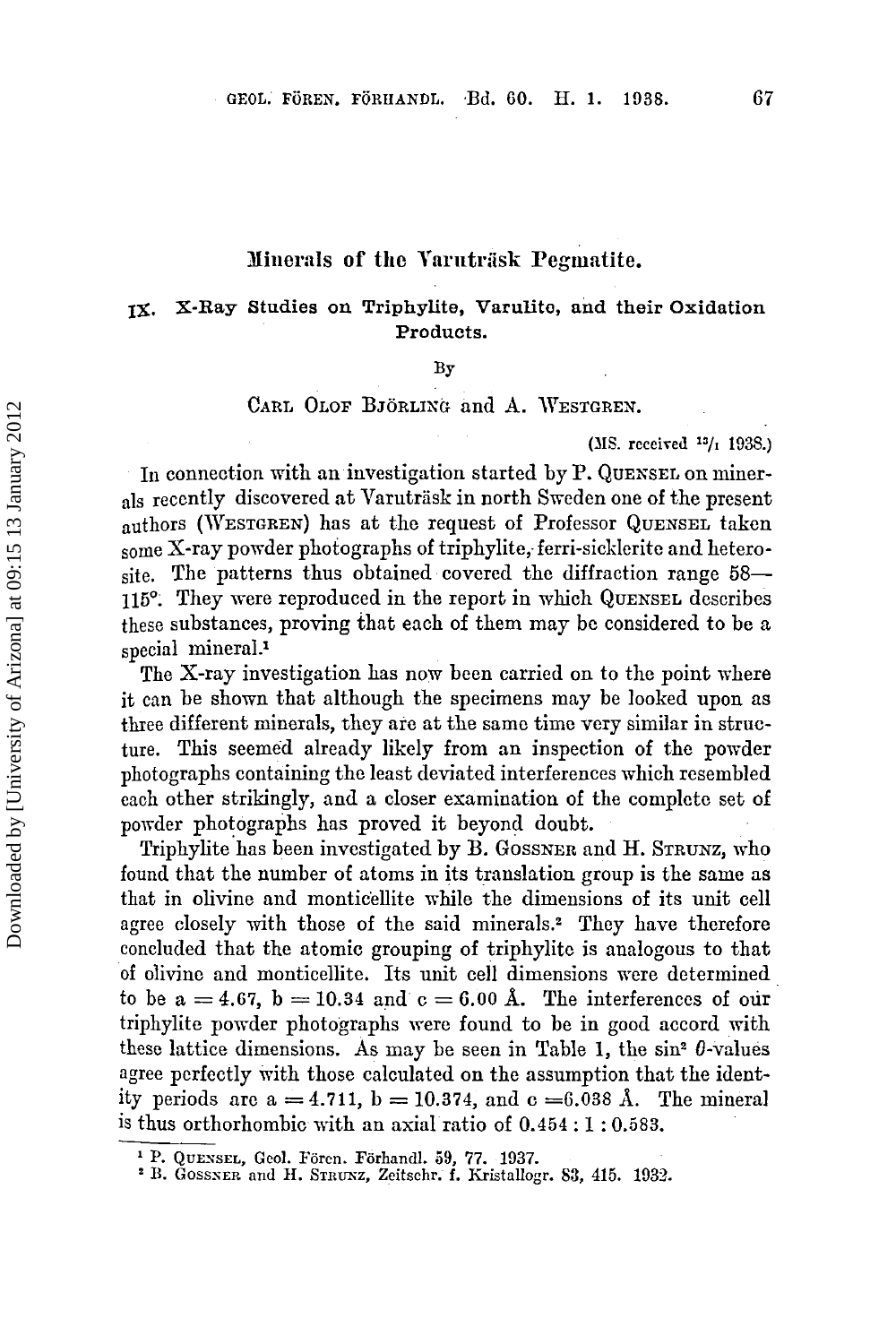In the report mentioned QUEXSEL stated that **11.** VON **ECKERJIANK,**  after having investigated twinned crystal of what was thought to be triphylite, concluded that its symmetry may be lower than orthorhombie. In order to test this, we have taken two Laue photographs of a minute sliver of the mineral, in each case vith the primary X-ray beam parallel to one of the main axes. The diagrams do not support the conclusion **of VON ECRERJIANN,** but are instead in complete accord with the orthorhombic cell stated above. Moreover, F. ZAMBONINI and F. MALOSSI have measured artificially produced, very well developed crystals of lithiophilite,  $\text{LiMnPO}_4$ , and found them to be orthorhombic with an axial ratio of **0.4522** : **1** : **0.5835,** *i.* **e.** very nearly the same as that of triphylite.1

There is thus no reason to doubt the orthorhombic symmetry of triphylite. Purther, the powder photographs of ferri-sicklerite and heterosite prove that these minerals crystallize orthorhombic too. Their unit cell dimensions have been determined for ferri-sicklerite to be  $a = 4.787$ ,  $b = 10.086$ ,  $c = 5.939$  Å, and for heterosite to be  $a = 4.760$ ,  $b = 9.680$ ,  $c = 5.819$  Å. In Tables 2 and 3 may be seen how well the  $sin^2 \theta$ -values of the X-ray patterns agree with those calculated.

Although the lattice dimensions of the three minerals do not differ very much, a decrease may be noted from triphylite through ferrisicklerite to heterosite. The unit cell volume is for triphyIite 295, for ferri-sicklerite 287, and for heterosite 268 A<sup>3</sup>. This successive shrinking of the lattice is evidently connected with the leaching of lithium, which according to QUEKSEL accompanies the successive oxidation of the iron and the manganese. The formulae of the minerals may be written for triphylite [Li (Mn, Fe)] PO<sub>4</sub>, for ferri-sicklerite  $[(\text{Li}\overset{2+}{\text{Mn}}) \overset{3+}{\text{Fe}}]$  PO<sub>4</sub> and for heterosite  $\begin{bmatrix} 3+ & 3+ \\ 1 \end{bmatrix} \begin{bmatrix} PQ_4 \end{bmatrix}$ . As there are evidently four formula units present in the unit cell in each of the minerals, the translation **group**  of triphylite consists of 28 atoms, that of heterosite of **24** atoms, and that of ferri-sicklerite of an intermediate number.

*As* may be seen in Tables **1-3,** the relative intensity of the X-ray interferences is practically the same for all three minerals. **As** already mentioned, they must consequently be similarly built up. Reflections <sup>h</sup>**0** 1 with h + 1 odd and **0 k** 1 with **1;** odd are missing in all the powder photographs, indicating that the minerals are all isomorphous to  $D_2^{\text{16}}$ <sub>2</sub>, the space group of olivine. Starting from the approximate parameter values of olivine given by W. L. Bragg and G. B. Brown,<sup>2</sup> it has been

**F. ZAJIBOSISI** and F. **~IALOSSI,** Zeitschr. **f.** Kristallogr. *SO,* **443. 1931.** 

<sup>\*</sup> **1'. L. BRAGCI and** *G.* **B. BROWN,** Zeitschr. **f.** Kristallogr. **63, 538. 102G.**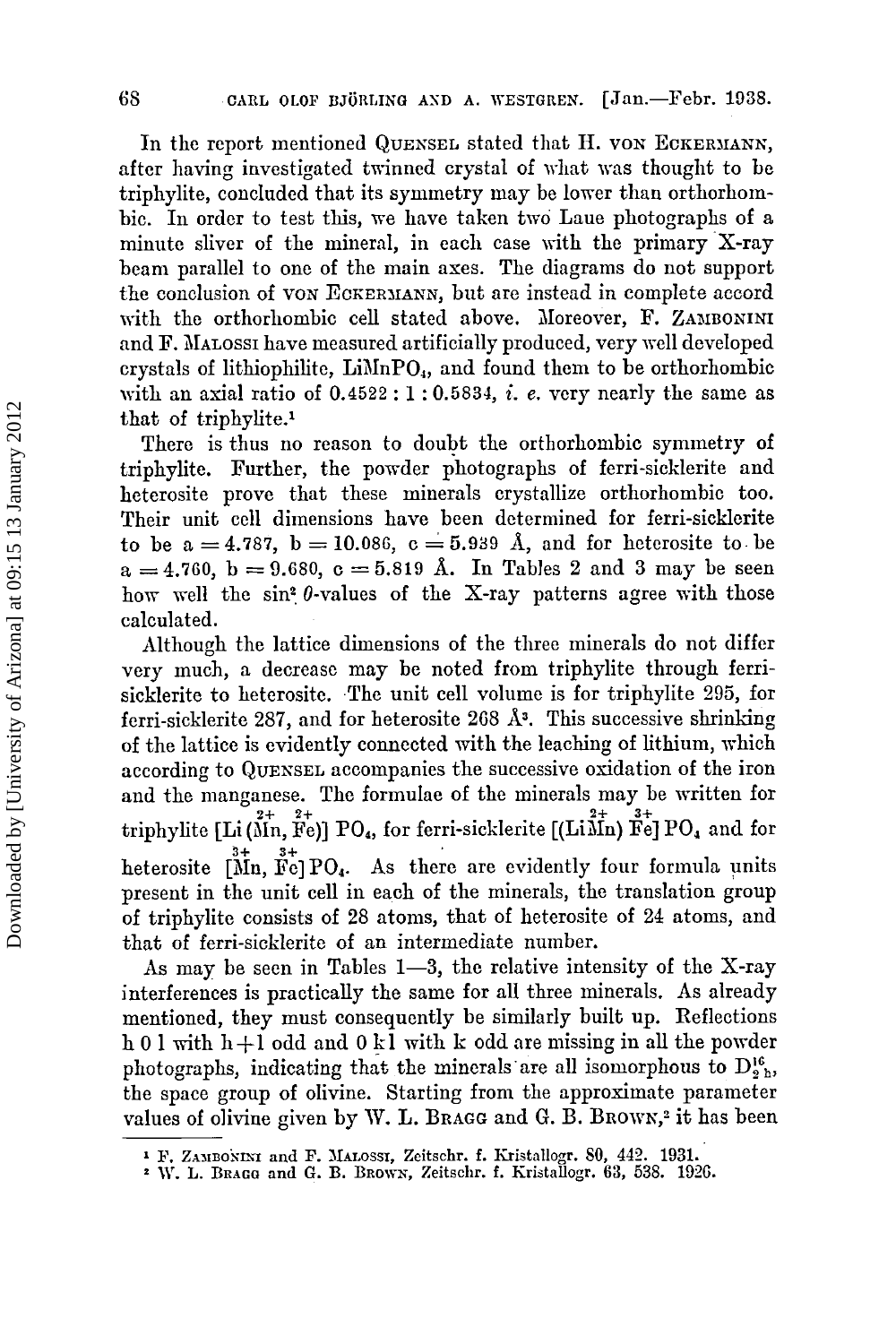possible by systematic variation **of** them and comparison between caIculated and observed intensities to find out a structure that must

be approximately correct, viz.  
\n4 Mn and Fe in 4 (c); 
$$
2\pi u_1 = -10^\circ
$$
;  $2\pi v_1 = 100^\circ$ ;  
\n4 P in 4 (c);  $2\pi u_2 = 150^\circ$ ;  $2\pi v_2 = 35^\circ$ ;  
\n4 O<sub>I</sub> in 4 (c);  $2\pi u_3 = 90^\circ$ ;  $2\pi v_3 = 20^\circ$ ;  
\n4 O<sub>II</sub> in 4 (c);  $2\pi u_4 = 90^\circ$ ;  $2\pi v_4 = 160^\circ$ ;  
\n8 O<sub>III</sub> in 8 (d);  $2\pi x = 70^\circ$ ;  $2\pi y = 60^\circ$ ;  $2\pi z = 10^\circ$ .

ds may be seen in Table **3,** the agreement between the calculated and observed intensities is not quite perfect but the discrepancies are so insignificant that the structure may be taken as mainly correct. That it cannot be very much in error is also indicated by the fact that the parameter values are almost the same as those of monticellite, NgCaSiO,, which have been determined by G. B. BROWN and J. WEST.<sup>1</sup>

The PO<sub>4</sub> lattice of heterosite is the same as the  $SiO<sub>4</sub>$  arrangement of monticellite, and the Mn and Fe atoms have the same position in the former mineral as the *Cs* atoms in the latter. As the atomic grouping in triphylite is evidently very similar to that of heterosite, their P, 0, and heavier metal atoms must be arranged in the same way. The assumption of **GOSSNER** and **STRWKZ,** that the Xn and Fe atoms of triphylite **are** situated in a set of symmetry centres has thus not been verified. From the close analogy between triphylite and monticellite it may be concluded that the Li atoms in the former mineral are situated in 4 (a), *i. e.* on the points 000,  $00\frac{1}{2}$ ,  $\frac{11}{20}$ ,  $\frac{111}{20}$ . In ferri-sicklerite this position is only partially occupied by Li atoms, and in heterosite a11 its points are unoccupied.

It is rather astonishing that the oxidation of the heavier metals and the loss of the lithium is not accompanicd by a more radical change in structure than a mere elimination **of** the lithium atoms from the lattice of triphylite. It must be remembered that the difference in atomic size between tri- and bivalent manganese (or iron) is quite considerable. The structure found for heterosite is also strange in view of the fact reported by V. CAGLIOTI that  $FePO<sub>4</sub>$ , has the same structure as  $a$ quartz.<sup>2</sup> That in this case the atomic arrangement of triphylite is largely maintained may be due to the occurring of the chemical processes at such a low temperature that any change in structure is prevented. Heterosite might thus be an unstable product. To determine if this lnight be the case me have heated the mineral for a few minutes at about

*G.* **B. BROWX and J. WEST,** Zcitschr. **f.** Kristallogr. **66. 154. 19%.** ' **I'. CAGLIOTI,** Rend. **-4ccad. Lincci** *(6)* %', **146. 1035.**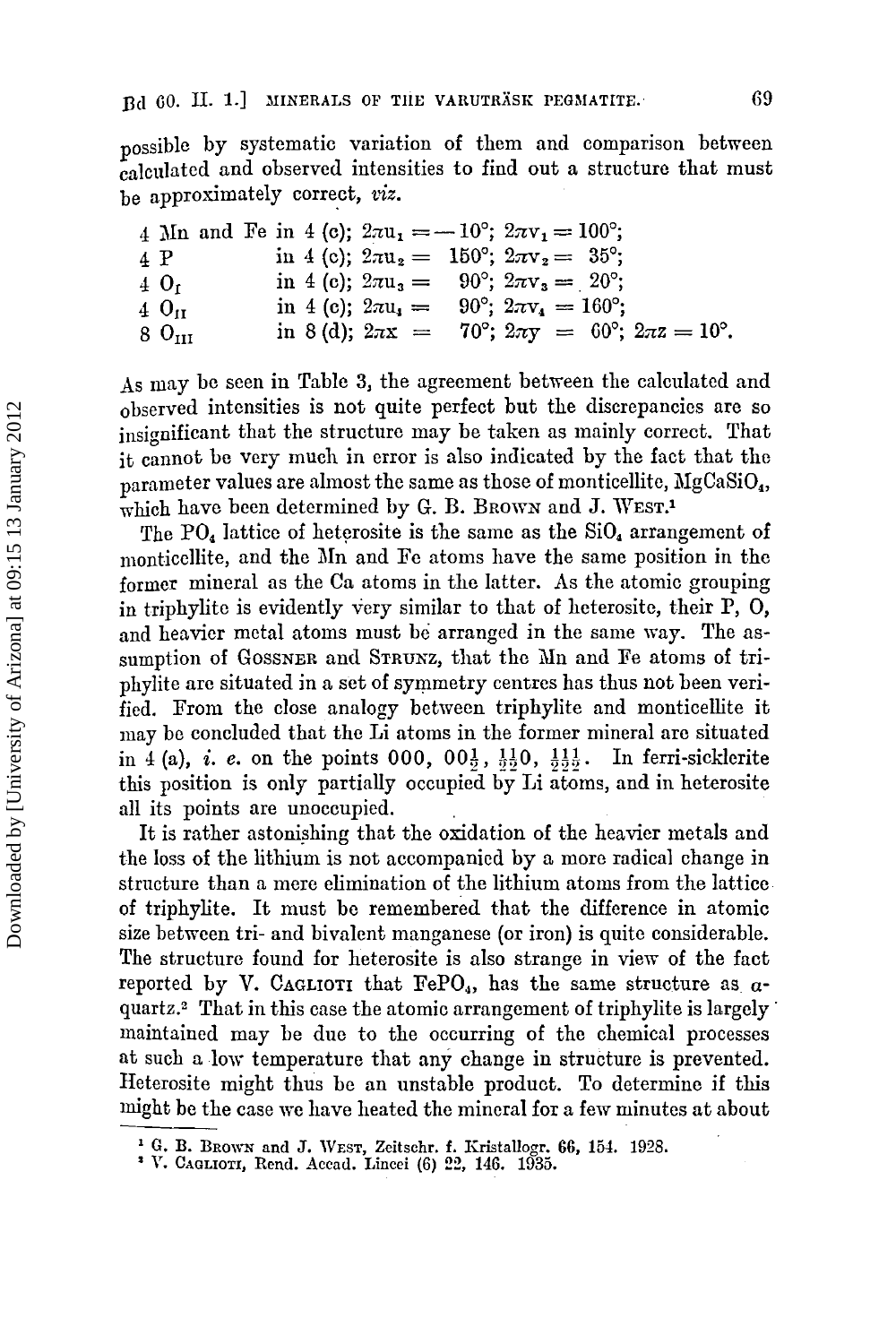### **Tnblc 1.**

| 70  |                                                                 | $\text{[Jan. -Febr. 1938]}$<br>CARL OLOF BJÖRLING AND A. WESTGREN. |                                   |             |                         |                   |                  |             |  |
|-----|-----------------------------------------------------------------|--------------------------------------------------------------------|-----------------------------------|-------------|-------------------------|-------------------|------------------|-------------|--|
|     |                                                                 |                                                                    |                                   | Table 1.    |                         | $Cr-K$ Radiation. |                  |             |  |
|     |                                                                 |                                                                    | Powder Photographs of Triphylite. |             |                         |                   |                  |             |  |
| hkl |                                                                 | $\sin^2 \theta$                                                    |                                   |             | hkl                     | $\sin^2 \theta$   |                  |             |  |
|     |                                                                 | obs.                                                               | calc.                             | Iobs.       |                         | obs.              | calc.            | Tobs.       |  |
|     | 021                                                             | 0.0352                                                             | 0.0343                            | w           | 151                     | 0.3986            | 0.3971           | w           |  |
|     | 101                                                             | 0.0958                                                             | 0.0946                            | r w         | 222                     |                   | 0.4268           |             |  |
|     | 111)<br>120 1                                                   | 0.1074                                                             | 0.1067<br>10.1073                 | st          | 240<br>123 <sub>1</sub> | 0.4285            | 0.4293<br>0.4295 | st          |  |
|     | 121 I                                                           |                                                                    | 10.1431                           |             | 060                     |                   | 0.4368           |             |  |
|     | 002 f                                                           | 0.1449                                                             | ) 0.1432 ∫                        | st          | 241                     | 0.4655            | 0.4653           | $\mathbf m$ |  |
|     | 130                                                             | 0.1705                                                             | 0.1680                            | W           | 061                     | 0.4726            | 0.4724           | $\mathbf m$ |  |
|     | 022                                                             |                                                                    | 0.1917                            | st          | $\frac{232}{133}$       | 0.4905            | 0.4876<br>0.4899 | m           |  |
|     | 131<br>040                                                      | 0.2054                                                             | 0.2035<br>0.1940                  |             | 160                     |                   | 0.4956           |             |  |
|     | 112                                                             | 0.2156                                                             | 0.2141                            | m           | 152                     |                   | 0.5052           |             |  |
|     | 041                                                             | 0.2316                                                             | 0.2300                            | $\mathbf m$ | $\frac{043}{161}$       | 0.5163            | 0.5164           | $\mathbf m$ |  |
|     | 200                                                             | 0.2339                                                             | 0.2351                            | y w         |                         |                   | 0.5314           |             |  |
|     | 210<br>122                                                      | 0.2509                                                             | 0.2473<br>0.2505                  | w           | 250<br>310              | .0.5416           | 0.5384<br>0.5413 | v w         |  |
|     | 140                                                             | 0.2530                                                             | 0.2530                            | st          | 301                     |                   | 0.5650           |             |  |
|     | 211 l                                                           |                                                                    | 1 0.2832 l                        | st          | 213                     |                   | 0.5695           |             |  |
|     | 220 f                                                           | 0.2839                                                             | ∖ 0.2836 ∫                        |             | ا 242                   | 0.5727            | 0.5725           | $\mathbf m$ |  |
|     | 141                                                             |                                                                    | 0.2886                            |             | 004 f                   |                   | 0.5728           |             |  |
|     | 132<br>$-221$                                                   | 0.3111<br>0.3199                                                   | 0.3109<br>0.3194                  | w<br>w      | 311<br>320              | 0.5791            | 0.5773<br>0.5777 | $\mathbf m$ |  |
|     | 042                                                             | 0.3372                                                             | 0.3372                            | v w         | 062                     |                   | 0.5800           |             |  |
|     | 230                                                             |                                                                    | 0.3444                            |             | 223                     |                   | 0.6059           |             |  |
|     | 150                                                             | 0.3619                                                             | 0.3620                            | v w         | 321                     | 0.6143            | 0.6135           | w           |  |
|     | 023                                                             |                                                                    | 0.3707                            |             | 024<br>330              |                   | 0.6213<br>0.6384 |             |  |
|     | $\left\{\begin{smallmatrix} 202\\231 \end{smallmatrix}\right\}$ | 0.3792                                                             | ∫0.3783 โ<br>1 0.3798 ∫           | 'W          | 114                     | 0.6127            | 0.6437           | v w         |  |
|     | 103                                                             |                                                                    | 0.3810                            |             | 331                     |                   | 0.6744           |             |  |
|     | 212 <sub>l</sub>                                                | 0.3927                                                             | (0.3905)                          | m           | 143                     |                   | 0.6842           |             |  |
|     | 113 I                                                           |                                                                    | 1 0.3931 f                        |             | 312                     |                   | 0.6845           |             |  |
|     | 142                                                             |                                                                    | 0.3960                            |             |                         |                   |                  |             |  |

*Powder Photographs of Triphylite. Cr-K Radiation.* 

**500'** C. When the powder thus treated was investigated by means of X-rays, it was found that it had changed. The lines of its X-ray patterns were blurred and indistinct. When the mineral had been heattreated in the same way for about *a* day, its powder photographs were completely changed. The lines of heterositc had disappeared and were replaced by *a* great multitude of new reflections showing that the mineral had been transformed into a product with a very complicated structure. The reflections were far too numerous to be explained by an atomic grouping of the  $\alpha$ -quartz type.

We have also taken some X-ray powder photographs of the minerals varulite and Mn-alluaudite, which according to QUENSEL correspond to triphylite and ferri-sicklerite but contain **Ea** instead of Li. Their X-ray patterns have somewhat diffuse lines, but they show distinctly that the minerals of the Nn-series **are** not isomorphous to those contain-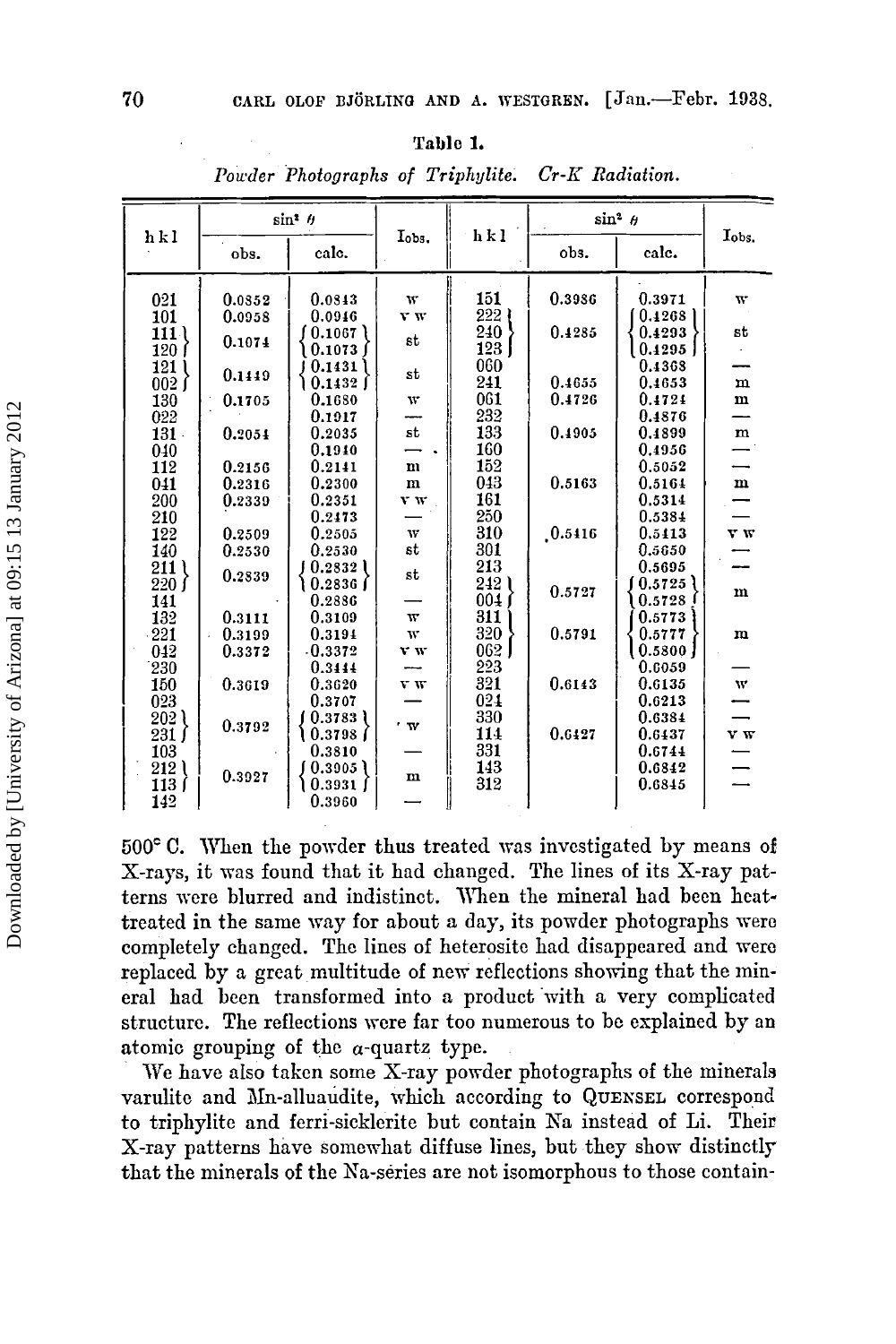#### Table 2.

| hkl          | $\sin^2 h$ |                 |                         | hkl    | $\sin^2 \theta$ |        | Iobs.                   |
|--------------|------------|-----------------|-------------------------|--------|-----------------|--------|-------------------------|
|              | obs.       | calc.           | Iobs.                   |        | obs.            | calc.  |                         |
| 021          |            |                 |                         |        |                 |        |                         |
|              | 0.0887     | 0.0883          | w                       | 151    | 0.4143          | 0.4148 | m                       |
| 101          | 0.0944     | 0.0940          | V W                     | 222    | 0.4275          | 0.4271 | st                      |
| 111 (        | 0.1070     | 0.1068          | st                      | $-240$ | 0.4328          | 0.4330 | $\mathbf{W}$            |
| 120 f<br>121 |            | $0.1083$ $\int$ |                         | 123    | 0.4412          | 0.4413 | $\mathbf m$             |
|              | 0.1465     | 0.1453          | v w                     | 060    | 0.4618          | 0.4620 | $\mathbf{v} \mathbf{w}$ |
| 002          | 0.1489     | 0.1480          | st                      | 241    | 0.4700          | 0.4700 | $\mathbf m$             |
| 130          | 0.1740     | 0.1725          | W                       | 232    |                 | 0.4913 |                         |
| 022          |            | 0.1993          |                         | 061    | 0.4989          | 0.4990 | st                      |
| 040          | 0.2049     | 0.2050          | v w                     | 133    | 0.5054          | 0.5055 | st                      |
| 131          | 0.2103     | 0.2095          | st                      | 160    |                 | 0.5190 |                         |
| 112          | 0.2188     | 0.2178          | $\mathbf m$             | 310    |                 | 0.5254 |                         |
| 200          | 0.2285     | 0.2278          | V W                     | 152    |                 | 0.5257 |                         |
| 210          |            | 0.2406          |                         | 043    | 0.5382          | 0.5382 | $\mathbf m$             |
| 041          | 0.2423     | 0.2422          | $\mathbf{m}$            | 250    |                 | 0.5486 |                         |
| 122          | 0.2565     | 0.2563          | m                       | 301    |                 | 0.5496 |                         |
| 140          | 0.2621     | 0.2622          | m                       | 161    |                 | 0.5560 |                         |
| 211 l        | 0.2780     | 0.2776          | m                       | 311    | 0.5624          | 0.5624 | m                       |
| 220 f        |            | ) 0.2791 J      |                         | 320    |                 | 0.5639 |                         |
| 141          |            | 0.2992          |                         | 213    | 0.5727          | 0.5726 | w                       |
| 221          | 0.3156     | 0.3161          | $\overline{\mathbf{w}}$ | 242    |                 | 0.5810 |                         |
| 132          | 0.3203     | 0.3205          | v w                     | 004    | 0.5919          | 0.5920 | st                      |
| 230          |            | 0.3433          |                         | 143    |                 | 0.5952 |                         |
| 042          | 0.3537     | 0.3532          | w                       | 321    | 0.6006          | 0.6009 | $\overline{\mathbf{W}}$ |
| 023          | 0.3657     | 0.3643          | v w                     | 062    | 0.6104          | 0.6100 | $\mathbf m$             |
| 202          | 0.3758     | 0.3758          | $\mathbf m$             | 223    |                 | 0.6121 |                         |
| 150          |            | 0.3778          |                         | 330    |                 | 0.6281 |                         |
| 231          |            | 0.3803          |                         | 024    | 0.6431          | 0.6432 | $\overline{W}$          |
| 212          | 0.3893     | 0.3886          | $\mathbf{m}$            | 114    | 0.6620          | 0.6618 | $\mathbf m$             |
| 103          |            | 0.3900          |                         | 331    |                 | 0.6651 |                         |
| 113          | 0.4029     | 0.4028          | $\mathbf m$             | 312    |                 | 0.6734 |                         |
| 142          |            | 0.4102          |                         |        |                 |        |                         |

Powder Photographs of Ferri-Sicklerite. Cr-K Radiation.

ing Li. Varulite and Mn-alluaudite seem, however, to be related to each other in the same way as triphylite and ferri-sicklerite. Their X-ray patterns resemble each other closely, but the lines of Mn-alluaudite are somewhat displaced in the direction of larger diffraction angles showing that its lattice dimensions are smaller than those of varulite. The oxidation of the iron of varulite is accompanied by a corresponding leaching of sodium, and this evidently brings about a shrinkage of the lattice dimensions as in the case of the transformation of triphylite into ferri-sicklerite.

Having theoretically deduced a mineral, which he called Na-purpurite,<sup>1</sup> QUENSEL has now obtained specimens from Varuträsk that evidently consist of this substance and thus represent the end product formed by the complete oxidation of varulite or Mn-alluaudite. Their

<sup>&</sup>lt;sup>1</sup> P. QUENSEL, loc. cit. p. 96..